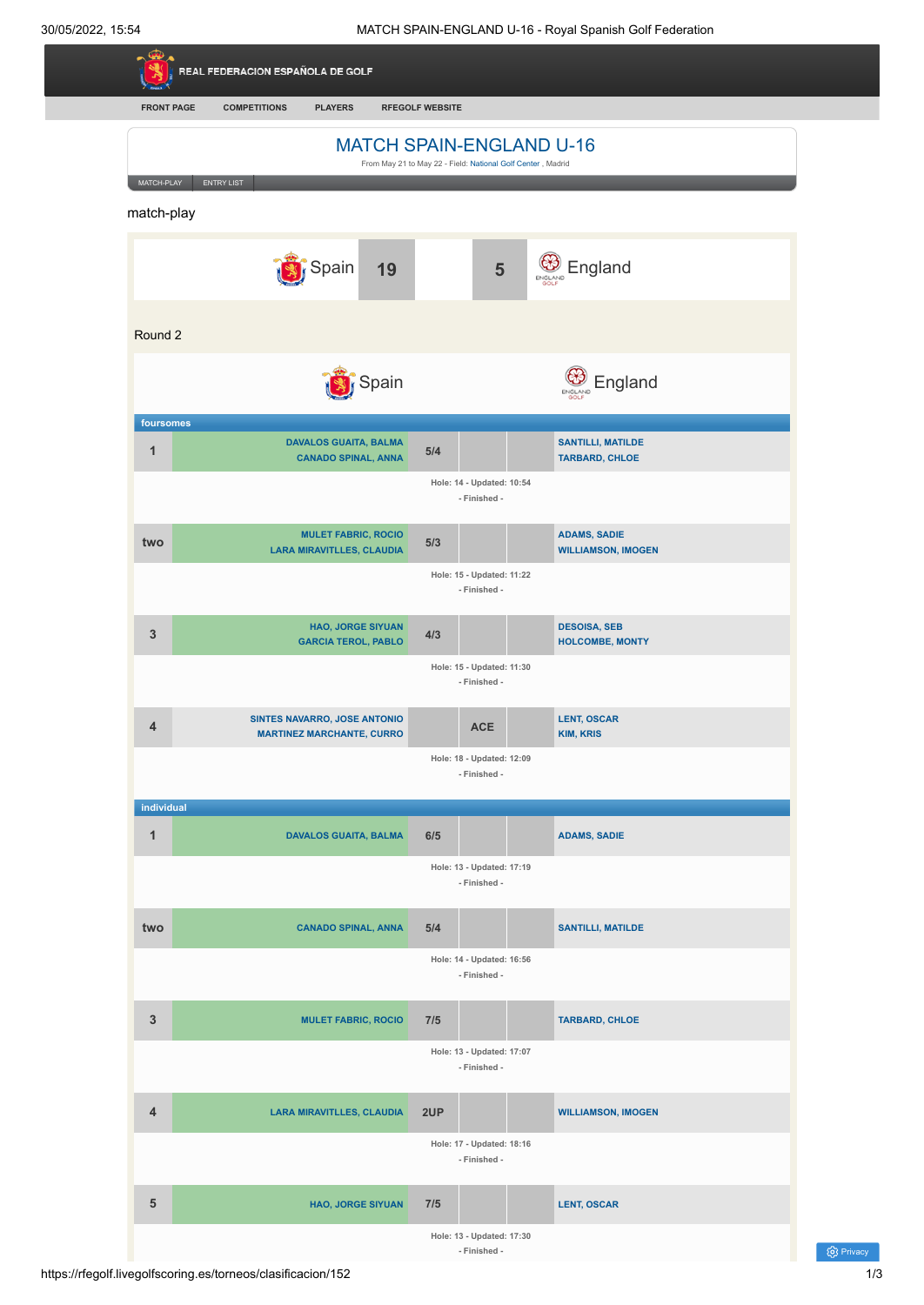

(ර) Privacy